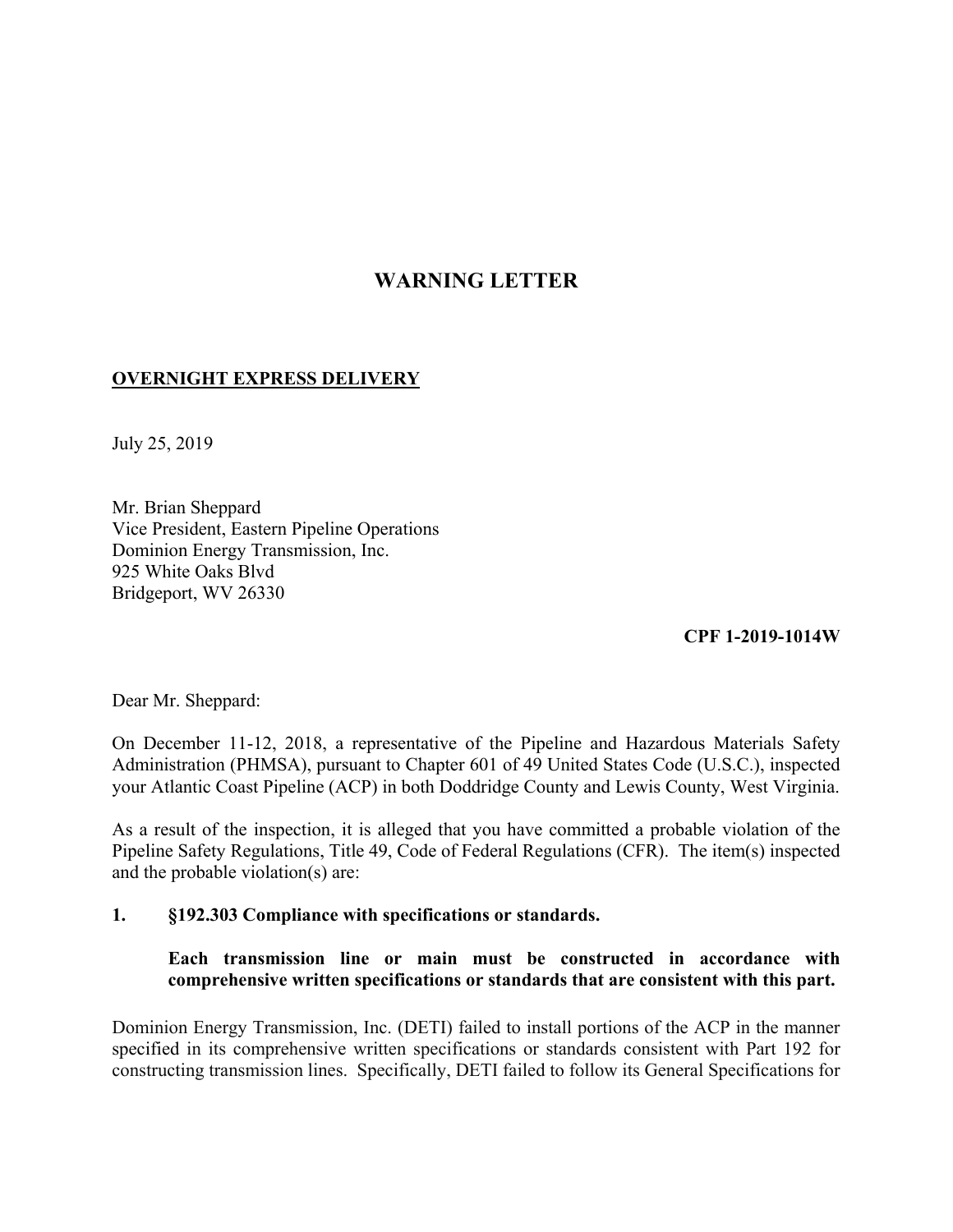Pipeline Construction, dated 5/8/2018 (Construction Specifications), regarding ditching and laying pipe, developed to comply with § 192.319(a). Section 192.319(a) states:

(a) When installed in a ditch, each transmission line that is to be operated at a pressure producing a hoop stress of 20 percent or more of SMYS must be installed so that the pipe fits the ditch so as to minimize stresses and protect the pipe coating from damage.

DETI's Construction Specifications stated (emphasis added):

*3.0 DITCHING* 

*…* 

*…* 

*3.1 The ditch shall be excavated to the depth and width designated in the Pipeline Data and the Maps and Plans portions of the Contract* 

*3.4 Before the pipe is measured for bending, the bottom of the ditch shall be graded and completed by Contractor in a manner that will provide uniform support for the pipeline after it is lowered into the ditch. The ditch shall contain sufficient sacks filled with sifted, rock-free earth or sand, or a protective bed of sifted, rock-free earth or sand for adequate support and protection of the pipeline. Foam pads COMPANY used for pipe supports are prohibited…* 

*4.0 BENDING, CONDITIONING, AND LAYING PIPE* 

*… 4.12 The pipe shall be lowered into the ditch free of loose rocks, wood, welding rods, and metal and other debris.* 

DETI's Atlantic Coast Pipeline Contract, Exhibit A – Scope of Work, states in Section 3:

V) Excavating and grading ditch:

(i) Minimum width of ditch, subject to Exhibit  $Q$  – Drawings, Specifications, and Other Documents:

| Spread Number | Ditch Width (inches) |
|---------------|----------------------|
| $1 - 1$       | 54 & 42              |
| $1 - 2$       | 54                   |
| $2 - 1$       | 54                   |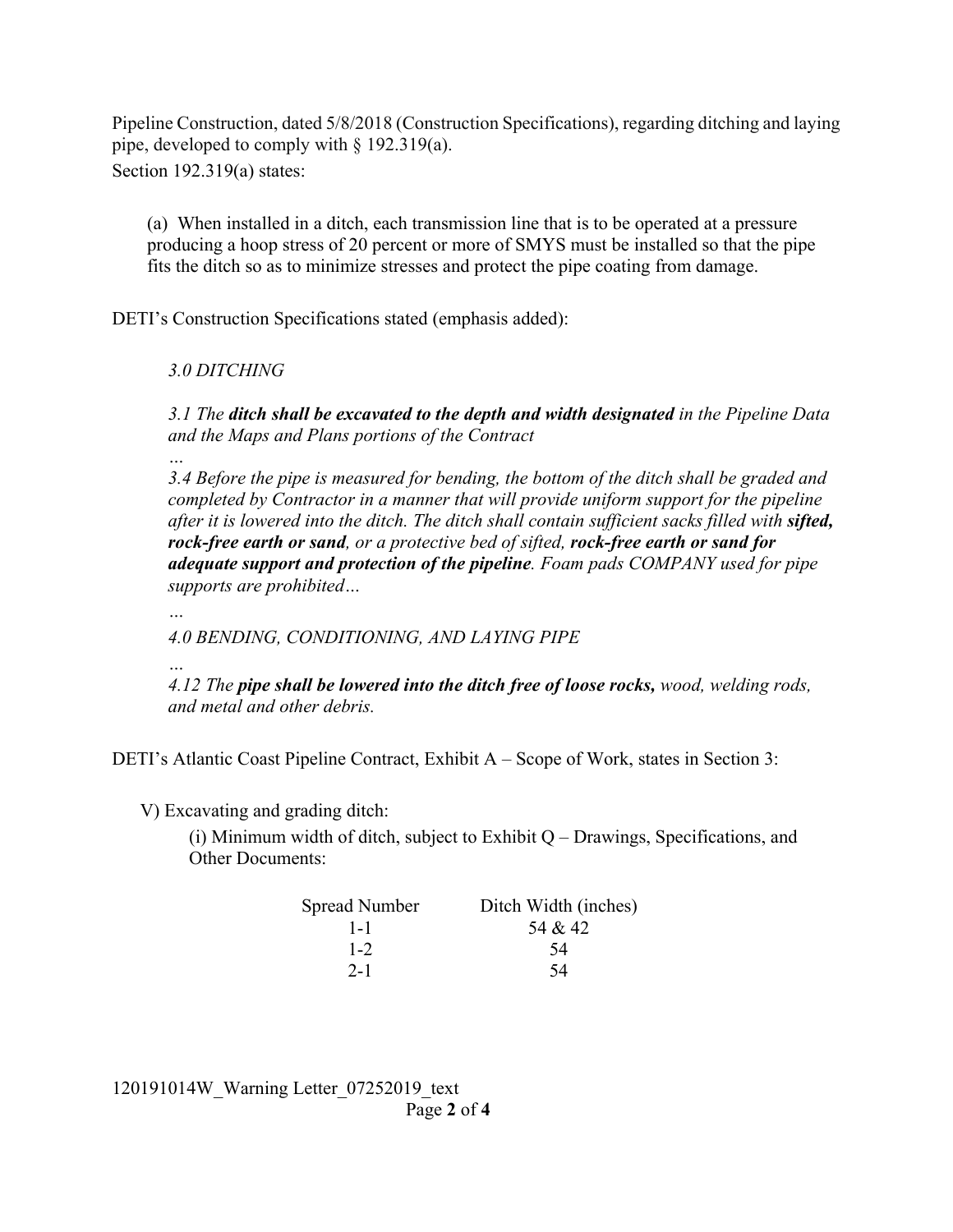(1) Ditch must be adequate width to accommodate all inspections, cleaning and coating as per the General Specifications for Pipeline Construction in Exhibit Q – Drawings, Specifications, and Other Documents.

During field inspection of ACP Spreads 1-1 and 2-1 on December 12, 2018, the PHMSA inspectors noted the placement of pipe within the ditch at Broad Run Rd (Spread 1-1) and Democrat Rd (Spread 2-1) were not performed in a manner consistent with § 192.319, DETI's Construction Specifications, and DETI's Scope of Work.

At Broad Run Rd, 42-inch diameter pipe was noted to have been placed within an apparent 42 inch wide, rock laden ditch, leaving it susceptible to potential stresses and/or damage incurred as a result of movement or settlement typically experienced during required hydrostatic testing. The excessively narrow trench also impeded adequate post installation inspection at this location, and is prohibited by DETI's specifications.

At Democrat Rd, 42-inch diameter pipe was noted to have been placed within a rock laden ditch, uncentered, and abutting rock laden trench walls. The PHMSA inspectors also conveyed concern with positioning of pipe within proximity to large unsupported boulders susceptible of damaging the pipeline from settlement above if allowed to remain. The identified conditions also have the potential to be exacerbated in the event of heavy rains and/or washouts.

Therefore, DETI failed to construct the ACP in accordance with its comprehensive written specifications or standards developed to comply with § 192.319(a).

 item(s) identified in this letter. Failure to do so will result in Dominion Energy Transmission, Inc. Under 49 U.S.C. § 60122 and 49 CFR § 190.223, you are subject to a civil penalty not to exceed \$213,268 per violation per day the violation persists, up to a maximum of \$2,132,679 for a related series of violations. For violation occurring on or after November 2, 2015 and before November 27, 2018, the maximum penalty may not exceed \$209,002 per violation per day, with a maximum penalty not to exceed \$2,090,022. For violations occurring prior to November 2, 2015, the maximum penalty may not exceed \$200,000 per violation per day, with a maximum penalty not to exceed \$2,000,000 for a related series of violations. We have reviewed the circumstances and supporting documents involved in this case, and have decided not to conduct additional enforcement action or penalty assessment proceedings at this time. We advise you to correct the being subject to additional enforcement action.

…